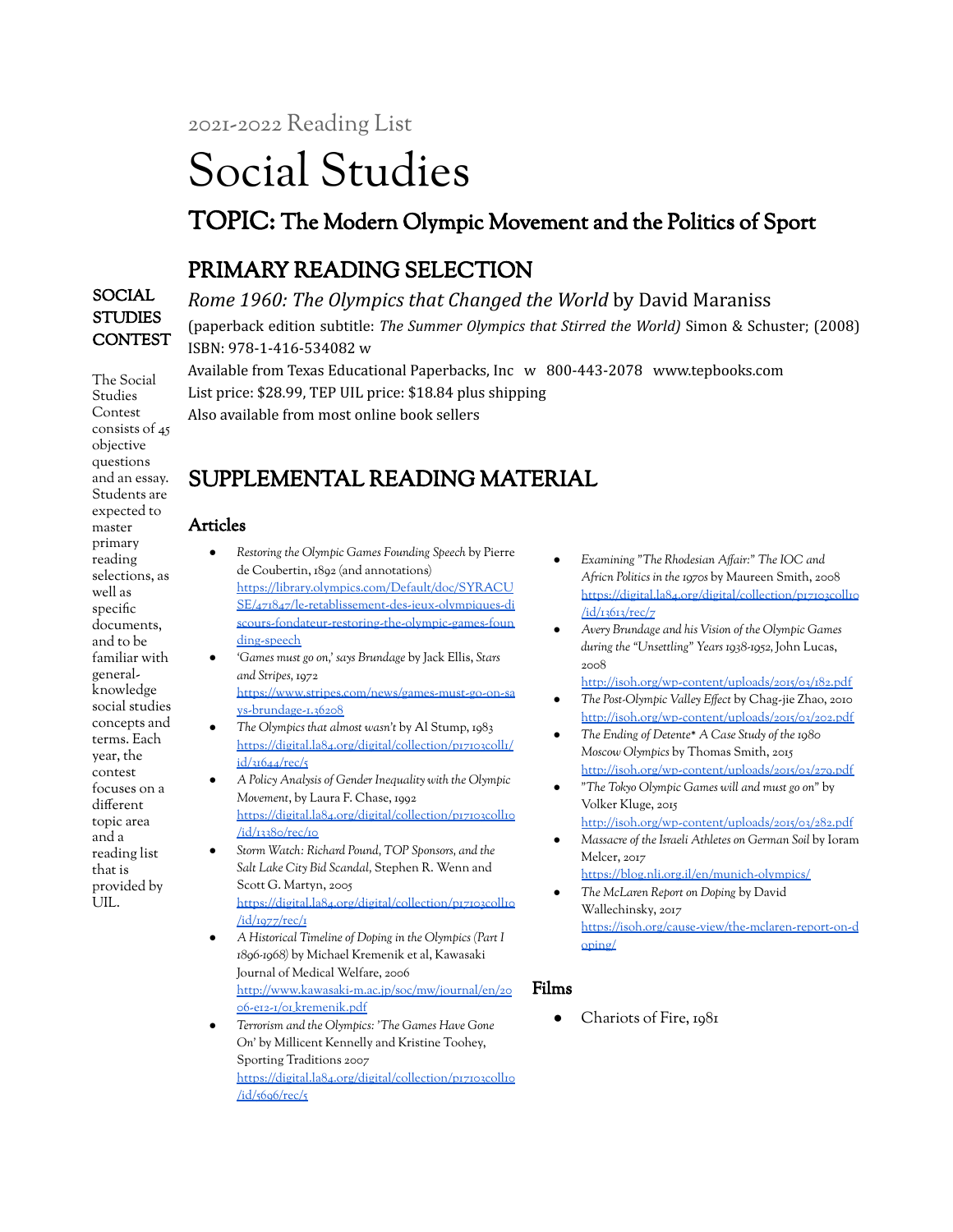#### Olympic Games

- 18<sub>96</sub>
- 1904
- Summer 1936
- Summer 1956
- Summer 1968
- Summer 1976
- Winter 2002
- Summer 2008
- Winter 2014
- Summer 2016

## LINKS

#### Resources

<https://www.britannica.com> <https://www.infoplease.com> <https://www.encyclopedia.com/> <https://thescriptsavant.com/pdf/ChariotsOfFire.pdf> <https://www.britannica.com/sports/Olympic-Games> <https://www.britannica.com/list/8-olympic-cheating-scandals> <https://www.britannica.com/list/7-significant-political-events-at-the-olympic-games> <https://www.weforum.org/agenda/2016/07/9-olympic-moments-that-changed-history/> <https://www.historyonthenet.com/the-olympics-facts-and-figures> <https://isoh.org/cause-view/the-evolution-of-the-early-olympics/> [https://stillmed.olympic.org/media/Document%20Library/OlympicOrg/Factsheets-Reference-Documents/Games/O](https://stillmed.olympic.org/media/Document%20Library/OlympicOrg/Factsheets-Reference-Documents/Games/OG/Factsheet-The-Games-of-the-Olympiad.pdf#_ga=2.197682543.1387851327.1545035637-2118090758.1543323217) [G/Factsheet-The-Games-of-the-Olympiad.pdf#\\_ga=2.197682543.1387851327.1545035637-2118090758.1543323217](https://stillmed.olympic.org/media/Document%20Library/OlympicOrg/Factsheets-Reference-Documents/Games/OG/Factsheet-The-Games-of-the-Olympiad.pdf#_ga=2.197682543.1387851327.1545035637-2118090758.1543323217)

## Ancillary

<https://olympics.com/en/>

<https://olympics.com/ioc/documents/olympic-games>

<https://encyclopedia.ushmm.org/content/en/article/the-nazi-olympics-berlin-1936>

<https://stillmed.olympic.org/media/Document%20Library/OlympicOrg/General/EN-Olympic-Charter.pdf>

[https://stillmedab.olympic.org/media/Document%20Library/OlympicOrg/Documents/Document-Set-Teachers-The-](https://stillmedab.olympic.org/media/Document%20Library/OlympicOrg/Documents/Document-Set-Teachers-The-Main-Olympic-Topics/Olympism-and-the-Olympic-Movement.pdf#_ga=2.104896387.1059500784.1615142631-1322774459.1615142631)

[Main-Olympic-Topics/Olympism-and-the-Olympic-Movement.pdf#\\_ga=2.104896387.1059500784.1615142631-1322774459.1](https://stillmedab.olympic.org/media/Document%20Library/OlympicOrg/Documents/Document-Set-Teachers-The-Main-Olympic-Topics/Olympism-and-the-Olympic-Movement.pdf#_ga=2.104896387.1059500784.1615142631-1322774459.1615142631) [615142631](https://stillmedab.olympic.org/media/Document%20Library/OlympicOrg/Documents/Document-Set-Teachers-The-Main-Olympic-Topics/Olympism-and-the-Olympic-Movement.pdf#_ga=2.104896387.1059500784.1615142631-1322774459.1615142631)

[https://stillmedab.olympic.org/media/Document%20Library/OlympicOrg/Documents/Document-Set-Teachers-The-](https://stillmedab.olympic.org/media/Document%20Library/OlympicOrg/Documents/Document-Set-Teachers-The-Main-Olympic-Topics/The-Olympic-Flame-and-Torch-Relay.pdf#_ga=2.104896387.1059500784.1615142631-1322774459.1615142631)[Main-Olympic-Topics/The-Olympic-Flame-and-Torch-Relay.pdf#\\_ga=2.104896387.1059500784.1615142631-1322774459.1615](https://stillmedab.olympic.org/media/Document%20Library/OlympicOrg/Documents/Document-Set-Teachers-The-Main-Olympic-Topics/The-Olympic-Flame-and-Torch-Relay.pdf#_ga=2.104896387.1059500784.1615142631-1322774459.1615142631) [142631](https://stillmedab.olympic.org/media/Document%20Library/OlympicOrg/Documents/Document-Set-Teachers-The-Main-Olympic-Topics/The-Olympic-Flame-and-Torch-Relay.pdf#_ga=2.104896387.1059500784.1615142631-1322774459.1615142631)

<https://epdf.pub/the-olympic-games-explained-a-student-guide-to-the-evolution-of-the-modern-olymp.html> <https://la84.org/knowledge/>

<https://libguides.bc.edu/globalhistory/olympics>

<https://broadcasting.blog-tom.com/en/>

<https://isoh.org/>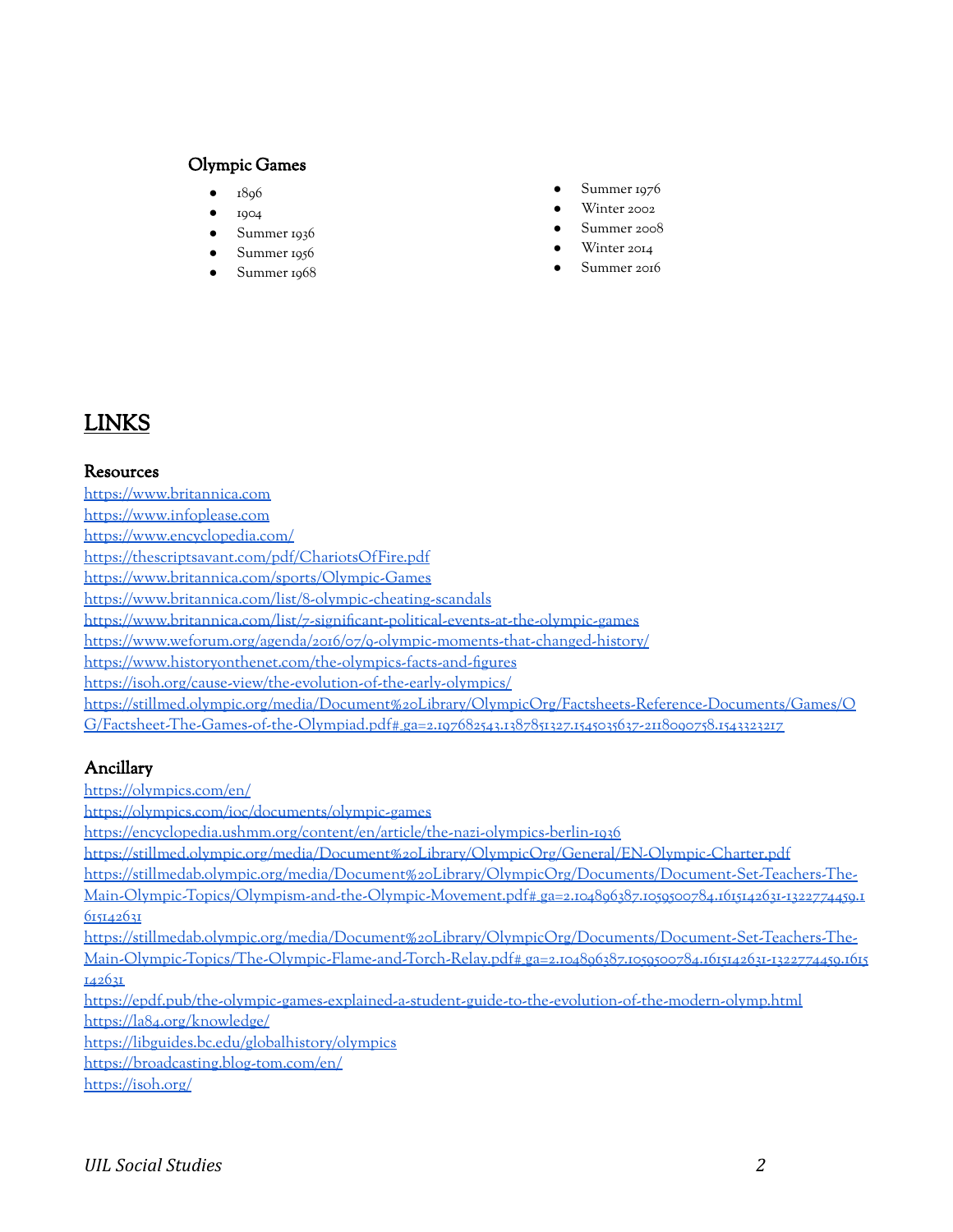## KEY TERMS - GENERAL KNOWLEDGE

#### Individuals

Ali, Muhammad Bach, Thomas Basilio, Norma Enriqueta Beamon, Bob Bergman, Gretel Berlioux, Monique Blankers-Koen, Fanny Brookes, Dr. William Penny Brown, Elwood Stanley Brundage, Avery Brutus, Dennis Caslavska, Vera Catlin, Don Chand, Dutee Coachman, Alice Comaneci, Nadia Dassler, Horst de Baillet-Latour, Henri de Coubertin, Baron Pierre Didrickson, Babe Donike, Manfred Drapeau, Jean Edstrom, Sigfrid El Moutawakel, Nawal Fosbury, Dick Freeman, Cathy Furstner, Captain Wolfgang Ganga, Jean-Claude Glickman, Marty Guttman, Ludwig Harding, Tonya Holm, Eleanor Jenner, Caitlyn Johnson, Ben Johnson, Michael

Johnson, Rafer Kamaev, Nikita Kamekura, Yusaku Kano Jigoro Killanin, Lord Klobukowska, Ewa Lemieux, Lawrence Lewald, Theodore Lewis, Carl Louganis, Greg Louis, Spyridon McLaren, Richard Milliat, Alice Mutko, Vitaly Nassar, Larry Nurmi, Paavo O'Connor, Peter Owens, Jesse Poage, George Portugalov, Sergei Pound, Richard Rodchenkov, Gigory Rogge, Jacques Samaranch, Juan Antonio Soutsos, Panagiotis Spitz, Mark Thanou, Ekaterini Thrope, Jim Ueberroth, Peter Walasiewicz, Stella Weissmuller, Johnny Wing, John Ian Zappas, Evangelos Zatopek, Emil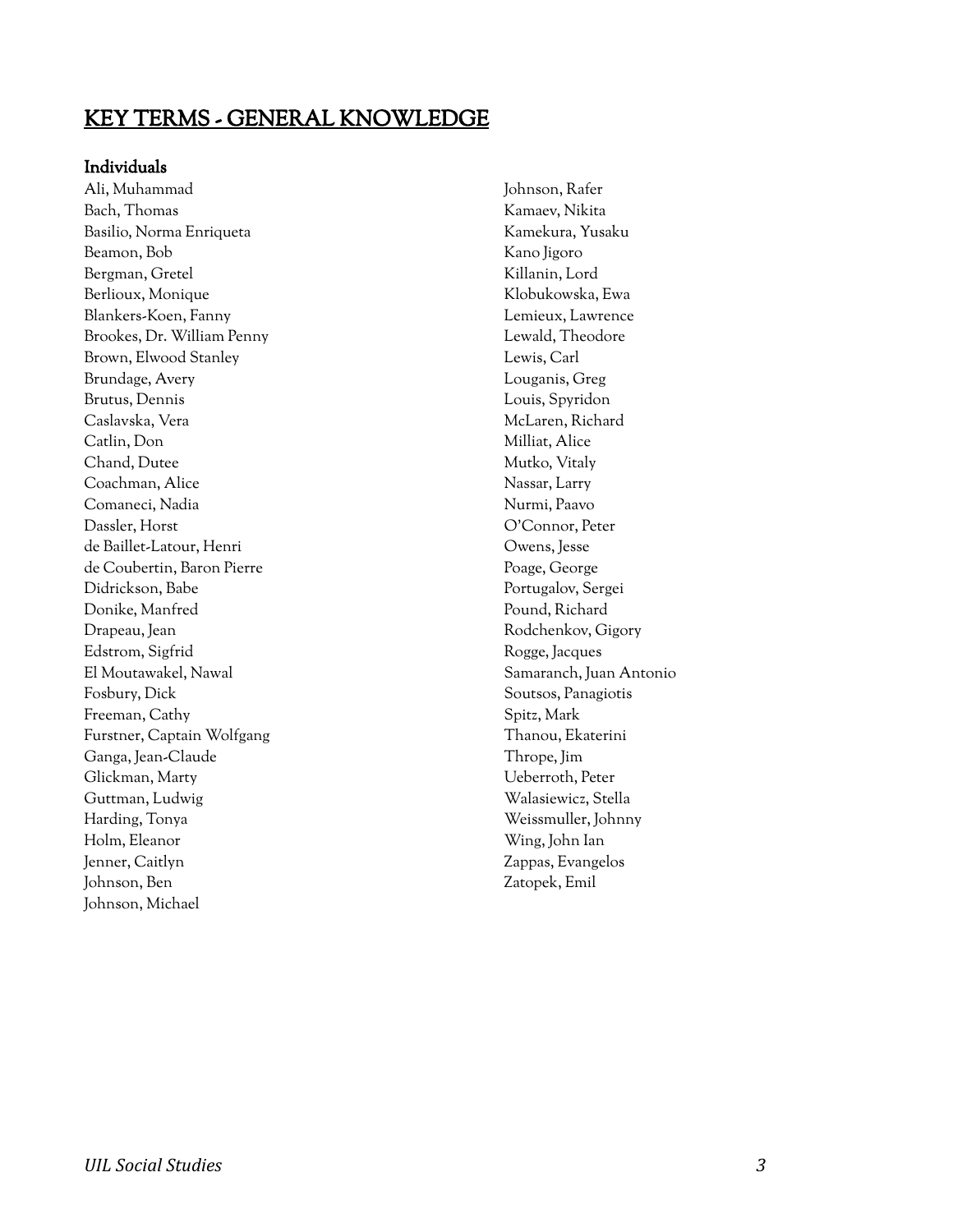#### Related Terms

*16 Days of Glory* (film) 1916 Summer Olympics 1928 Women's 800m 1952 POW Olympics 1968 Black Power protest 1968 Invasion of Czechoslovakia 1968 Olympic boycott 1972 Olympics Men's Basketball Finals 1976 Denver Winter Games 1976 New Zealand Rugby Team Tour 1976 Soweto Uprising 1980 Moscow games boycott 1984 LA games boycott 1992 Unified Team 2011 Mount Elbrus terrorist attack 2015 FIFA Corruption case African Boycott of Montreal Games Amateur Athletic Union Boycott amateurism Anthropology Days Association of National Olympic Committees Atlanta Project Homeward Bound austerity olympics BALCO scandal Ban the Soviets Coalition "The Big Owe" The Birds Nest Black September blood doping Blood in the Water match Boston 2024 bid rejection Bread Not Circuses Coalition Catalan Olympic Committee Centennial Olympic Park bombing Circassian Genocide Commonwealth of Independent States Commonwealth Games Conflict in Darfur Corridart cultural olympiad curling Deaflympics decolonization dianabol diaspora Dick, Kerr Ladies doping Dream Team

dual-citizenship Eastern Bloc excavation of Olympia Exposition Universelle in Paris Franco-British Imperial Exhibition in London Free Tibet Movement Friendship Games Front de Liberation du Quebec Games of the New Emerging Forces (GANEFO) Genocide Olympics Gleneagles Agreement Hungarian Revolution of 1956 infrastructure Intercalated Games International Fair Play Committee International Olympic Committee (IOC) International Paralympic Games International Stoke Mandeville Games Committee (ISMGC) International Workers Olympiads IOC 2000 Reform Commission IOC Agenda 2020 judo June Democratic Uprising "Katarina Rule" (figure skating) Korean Air Flight 007 Lausanne, Switzerland Los Angeles Memorial Coliseum Louisiana Purchase Centennial Exposition in St Louis Manifesto of 2,000 words match fixing Matthews and Collett USOC ban the mechanics clause Miracle on Ice modern pentathlon Montreal Tower Project Muse's Pentathlon Nichibo Textile Company Volleyball non-aligned movement "No Olympics on Stolen Native Land" Nordic Games Nuremberg Laws *Ode to Sport* by Georges Hohrod and M. Eschbach Olympia, Greece *Olympia* (film) olympiad Olympiastadion Olympic arts competitions

*UIL Social Studies 4*